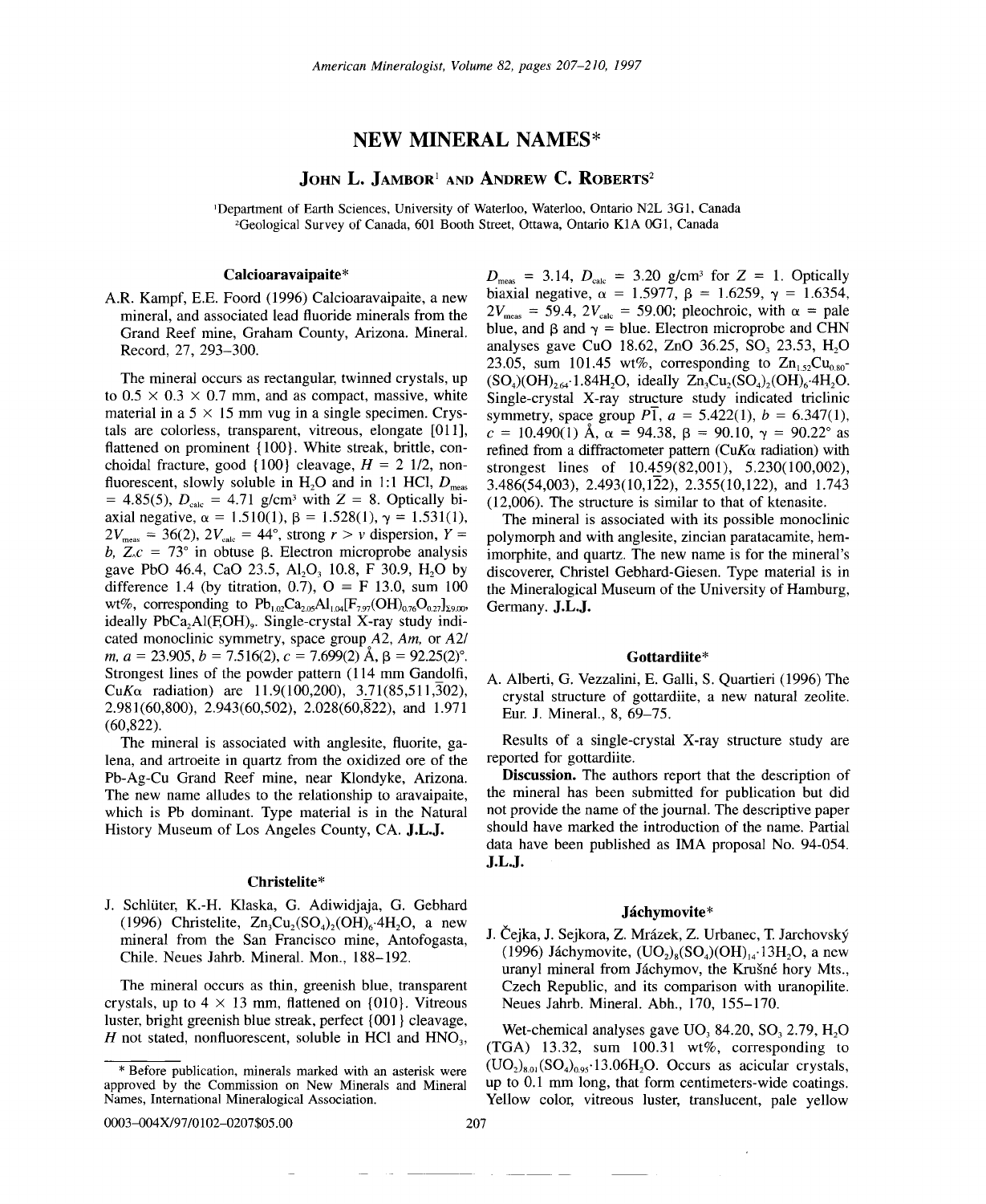streak, *H* not determinable, brittle, conchoidal fracture, good {DID} cleavage, yellow fluorescence (254 and 366 nm),  $D_{\text{calc}} = 4.79$  g/cm<sup>3</sup> for  $Z = 2$ . Optically biaxial negative,  $\alpha = 1.715(2), \beta = 1.718(2), \gamma = 1.720(2), 2V_{\text{calc}} =$ 78°, pleochroism  $Y =$  pale yellow,  $Z =$  yellow. Indexing of the X-ray powder pattern (diffractometer, *CuKa)* indicated monoclinic symmetry, possible space groups P12,1 or  $P12_1/m1$ ,  $a = 18.553(8)$ ,  $b = 9.276(2)$ ,  $c = 13.532(7)$  $\AA$ ,  $\beta$  = 125.56(2)°. Strongest lines are 7.56(100,200), 7.13(48,101), 3.771(34,400), 3.554(20,503), 3.234(10,223), and  $3.206(13.32\overline{3})$ .

The mineral is an oxidation product associated with gypsum, uranopilite, and uraninite in the dolomite-uraninite veins at Jáchymov. The new name is for the locality. Type material is in the Natural History Museum of the Nationa] Museum at Prague, Czech Republic. **J.L.J.**

#### Leisingite\*

A.C. Roberts, L.A. Groat, J.D. Grice, R.A. Gault, M.C. Jensen, E.A. Moffatt, J.A.R. Stirling (1996) Leisingite,  $Cu(Mg,Cu,Fe,Zn)$ ,  $Te<sup>6+</sup>O<sub>6</sub>·6H<sub>2</sub>O$ , a new mineral species from the Centennial Eureka mine, Juab County, Utah. Mineral. Mag., 60, 653-657.

Electron microprobe analysis gave an average and range of TeO, 36.94 (36.49-37.61), CuO 24.71 (24.15- 25.42), FeO 6.86 (6.75-6.96), ZnO 0.45 (0.32-0.64), MgO  $6.19$   $(6.12-6.30)$ , H<sub>2</sub>O  $(calc.)$  21.55, sum 96.70 wt%, corresponding to  $Cu_{1.00}(Mg_{0.77}Cu_{0.56}Fe_{0.48}Zn_{0.03})_{\Sigma1.84}$ - $Te_{106}^{6+}O_{6.02}$ .5.98H<sub>2</sub>O; H<sub>2</sub>O was determined by crystal-structure analysis and was confirmed by infrared spectroscopy. The mineral typically occurs as isolated, hexagona] shaped thin plates or foliated masses in druses in quartz. Individual crystals average  $\leq 0.1$  mm across and are euhedral to subhedral, showing  $\{001\}$ ,  $\{100\}$ , and  $\{110\}$ . Pale yellow to pale orange-yellow color, pale yellow streak, vitreous luster, transparent, brittle to slightly flexible, nonfluorescent,  $H = 3-4$ , perfect  $\{001\}$  cleavage,  $D_{\text{calc}} = 3.41$  g/cm<sup>3</sup> for  $Z = 1$ . Optically uniaxial negative,  $\epsilon_{\text{calc}}$  = 1.581,  $\omega$  = 1.803. Single-crystal X-ray structure study indicated hexagonal symmetry, space group *P3, a*  $= 5.305(1)$ ,  $c = 9.693(6)$  Å as refined from a 114 mm Debye-Scherrer pattern with strongest lines of 9.70 (100,001), 4.834(80,002), 4.604(60,100), 2.655(60,110), 2.556(70,111), and 2.326(70,112).

The mineral is associated with jensenite, cesbronite, and hematite in quartzose dump material at the Centennia] Eureka mine, which was worked mainly from 1876 to 1927. The formation of leisingite and a secondary Cuand Te-bearing assemblage occurred prior to mining. The new name is for geologist 1.F. Leising of Reno, Nevada, who helped to collect the discovery specimens. Type material is in the Systematic Reference Series of the National Mineral Collection, housed at the Geological Survey of Canada, Ottawa. **J.L.J.**

## Penobsquisite\*

J.D. Grice, RA. Gault, J. Van Velthuizen (1996) Penobsquisite: A new borate mineral with a complex framework structure. Can. Mineral., 34, 657-665.

Electron microprobe analysis gave CaO 17.27, FeO 7.48, MgO 1.82, MnO 0.23, Cl 5.77, B<sub>2</sub>O<sub>2</sub> 48.50, and H<sub>2</sub>O 19.50 on the basis of stoichiometry and crystal-structure analysis,  $Q = Cl 1.30$ , sum 99.29 wt%, corresponding to  $Ca$  (Fe Mg Mn), Cl IBO (OH) 1.4.01H C to  $Ca_{1,99}(Fe_{0.67}Mg_{0.29}Mn_{0.02})_{\Sigma 0.98}Cl_{1.05}[B_9O_{12,95}(OH)_{5,99}]$ <sup>-4</sup>.01H<sub>2</sub>O, ideally  $Ca<sub>2</sub>FeCl[B<sub>9</sub>O<sub>13</sub>(OH)<sub>6</sub>]+4H<sub>2</sub>O$ . Occurs as pale yellow, triangular, euhedra], untwinned crystals, up to 1.5 mm wide, equidimensional to tabular on  ${100}$ , and with less prominent  $\{101\}$ ,  $\{10\}$ ,  $\{111\}$ ,  $\{110\}$ ,  $\{1\overline{10}\}$ , {212}, and *{U2}.* Transparent to translucent, vitreous luster, white streak,  $H = 3$ , brittle, conchoidal fracture, no cleavage, nonfluorescent, insoluble in water,  $D_{\text{meas}}=$ 2.26,  $D_{\text{calc}} = 2.27$  g/cm<sup>3</sup> for  $Z = 2$ . The infrared spectrum indicates the presence of  $H_2O$  groups and complex borate groups. Optically biaxial positive,  $\alpha = 1.550(2)$ ,  $\beta =$  $1.554(2)$ ,  $\gamma = 1.592(2)$ ,  $2V_{\text{meas}} = 33(2)$ ,  $2V_{\text{calc}} = 36.6^{\circ}$ , *Y*  $= b$ ,  $Z \wedge c = 16.6^{\circ}$  in obtuse angle  $\beta$ . Single-crystal X-ray structure study  $(R = 0.022)$  indicated monoclinic symmetry, space group  $P2_1$ ,  $a = 11.63(4)$ ,  $b = 9.38(1)$ ,  $c =$ 8.735(9) Å,  $\beta$  = 98.40(7)° as refined from a 114 mm Debye-Scherrer powder pattern *(CuKa* radiation) with strongest lines of 8.65(30,001), 7.29(100,110), 5.32(20,111), 4.50(20,211), 2.958(30,320,312,031), 2.744(20,013,203), and 2.113(30,114).

The mineral occurs with halite, boracite, hilgardite, pringleite, trembathite, sellaite, fluorite, and other minerals in a drill core from evaporites in the Mississippian Windsor Group at the Potash Corporation of Saskatchewan mine at Penobsquis, Kings County, New Brunswick. The new name is for the locality. Type material is in the Canadian Museum of Nature, Ottawa. **J.L.J.**

#### Rosiaite\*

R. Basso, G. Lucchetti, L. Zefiro, A. Palenzona (1996) Rosiaite,  $PbSb, O<sub>6</sub>$ , a new mineral from the Cetine mine, Siena, Italy. Eur. J. Mineral., 8, 487-492.

Electron microprobe analysis gave PbO 40.88,  $Sb, O,$ 58.67, sum 99.55 wt%, corresponding to  $Pb_{1.008}Sb_{1.997}O_6$ . The mineral occurs as aggregates, up to 2 mm in size, in which individual crystals are thin, tabular, hexagonal in outline, and up to 0.3 mm across. The dominant form is  ${0001}$ , with subordinate  ${10\overline{1}1}$  and  ${10\overline{1}0}$ . Crystals are pale yellow to colorless, transparent, resinous luster, brittle, white streak, possible {0001} parting, conchoidal fracture, *H* not determinable, nonfluorescent,  $D_{\text{calc}} = 6.96$  $g/cm^3$  for  $Z = 1$ . Optically uniaxial negative,  $\omega = 2.092(2)$ ,  $\epsilon = 1.920(10)$ , nonpleochroic. Single-crystal X-ray structure study  $(R = 0.033)$  indicated trigonal symmetry, space group  $P\overline{3}1m$ ,  $a = 5.301(1)$ ,  $c = 5.375(1)$  Å as refined from a Guinier pattern *(CuK* $\alpha$  radiation) with strongest lines of  $3.49(VS,101)$ ,  $2.648(W,110)$ ,  $2.110(W,201)$ ,  $1.887(W, 112)$ ,  $1.651(W, 211)$ , and  $1.531(W, 300)$ .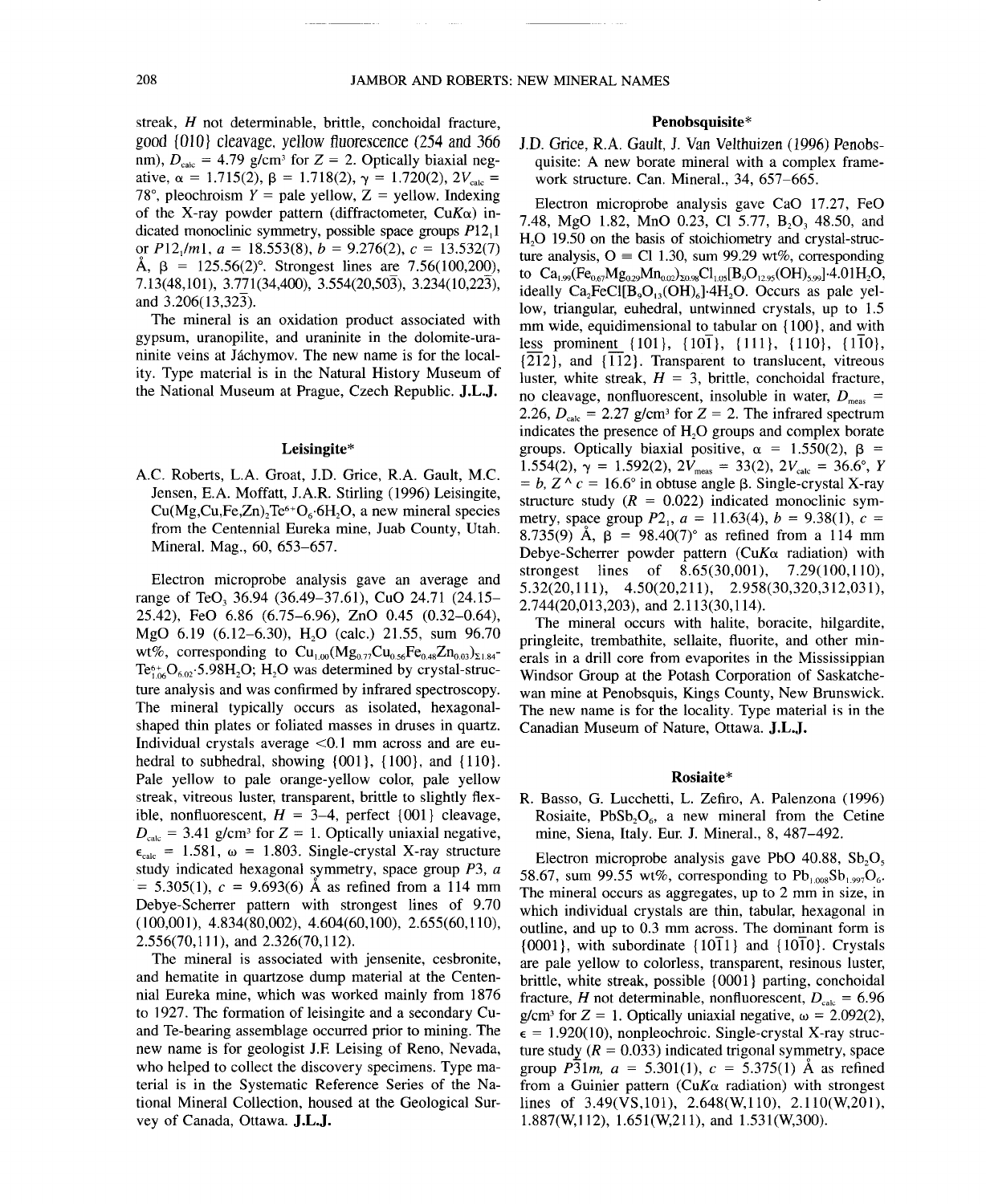The mineral is associated with valentinite, tripuhyite, bindheimite, and  $Sb_2O_4$  in cavities in waste rock at the Cetine de Cotorniano mine in central Tuscany, Italy, which produced antimony until 1948. The new name is after the village of Rosia, which is near the mine, and after the mine's former name. Type material is in the Dipartimento di Scienze delIa Terra, Universita di Genova, Italy. J.L.J.

#### Yttroapatite

E.Ya. Marchenko, L.K. Pozharitskaya, G.N. Nechelyustov, S.N. Strekozov (1995) Typochemical features of yttrium-containing rare earth phosphates of Priazovya (Ukrainian shield). Mineral. Zhurnal, 17(6), 3-13 (in Russian, English abs.).

Five electron microprobe analyses, ascribed to yttroapatite, gave  $Y_2O_3$  contents ranging from 3.70 to 7.90 wt% and SiO<sub>2</sub> contents from 3.30 to 7.30 wt%.

Discussion. Presumably "yttroapatite" would designate a mineral with  $Y > Ca$ , which is not the case here. The name "yttrobritholite" is also used, but neither name has been approved. J.L.J.

#### Pt(Ni,Fe)<sub>2</sub>

M. Tarkian, M. Economou-Eliopoulos, G. Sambanis (1996) Platinum-group minerals in chromitites from the Pindos ophiolite complex, Greece. Neues Jahrb. Mineral. Mon., 145-160.

One of four similar electron microprobe analyses gave Pt 53.35, Fe 13.29, Ni 30.35, Cu 2.72, As 0.01, sum 99.73 wt%, corresponding to  $Pt_{1,02}(Ni_{1,93}Fe_{0.89}Cu_{0.16})_{52.98}$ , ideally  $Pt(Ni,Fe)$ , or  $PtNi<sub>2</sub>Fe$ . The mineral occurs as grains, up to  $10 \times 40$  µm, in cracks or along the boundaries of chromite grains. Yellowish in reflected light, isotropic; reflectance percentages are 55.8 (470 nm), 59.5 (546), 63.0 (589), and 64.9 (650).

**Discussion.** Pt $(Ni, Cu, Fe)$ , has been reported to occur in chromitites in Siberia *(Am. Mineral.,* 74, p. 1217, 1989). J.L.J.

## $Pd_s(As, Sb, Te),$

Th. Weiser, H. Barth (1996) An unnamed platinum-group mineral from the Iluma Hill mine, Tanzania. Mineral. Mag., 60, 672–673.

Two electron microprobe analyses gave Pd 74.10, 74.70, Ir 0.10,0.17, As 10.20, 10.20, Sb 13.66, 13.37, Te 1.77, 1.68, sum 99.83, 100.12 wt%, corresponding to  $(Pd_{7.99}Ir_{0.01})_{\Sigma 8.00} (As_{1.56}Sb_{1.29}Te_{0.15})_{\Sigma 3.00}$  and  $(Pd_{8.03}Ir_{0.01})_{\Sigma 8.04}$  $(As<sub>1.56</sub>Sb<sub>1.26</sub>Te<sub>0.15</sub>)<sub>52.97</sub>$ . In reflected light, creamy with a brownish tinge; no bireflectance or anisotropy. The mineral occurs as a nearly triangular grain, about  $25 \mu m$ , within native gold at Iluma, 120 km west of Dodoma, central Tanzania. J.L.J.

#### Ag and Pb tellurides-sulfides

Yanhe Cui, Shaomei Qi (1996) A study of telluride minerals from the Detiangau gold deposit, Beijing. Acta Petrolog. Mineralog., 15(1), 80-91 (in Chinese, English abs.).

The minerals occur in pyrite-gold-polymetallic sulfide quartz veins in shear zones. Associated tellurides are altaite, petzite, volynskite, hessite, tellurbismuth, stiitzite, sylvanite, and native tellurium. A representative electron microprobe analysis and the range for the thirteen analyses for mineral M, are Fe 0.06 (0.06-0.09), Cu 0.08 (0.8-0.21), Pb 1.98 (0.00-4.44), Ag 47.26 (35.71-58.14), Au 0.25 (0.00-2.93), S 20.99 (13.72-29.67), Te 28.67  $(25.04-46.53)$ , As 0.10  $(0.00-0.10)$ , Sb 0.00  $(0.00-0.04)$ , Bi 0.00 (0.00-1.10), sum 99.39 wt%, corresponding to Ag( $S_{1,48}Te_{0.52}$ ). For S + Te = 2, ranges are Ag 0.60-1.57, S 1.58-1.09, Te 0.42-0.91, which is generalized as AgS<sub>1+x</sub>Te<sub>l-x</sub>, with  $x = 0.09 - 0.58$ . The mineral occurs as grains to 100  $\mu$ m across, *VHN*<sub>50</sub> = 126, gray with greenish tint in reflected light, strongly anisotropic. Reflection percentages are 30.8 (405 nm), 32.19 (436), 32.32 (480), 32.28 (526), 31.66 (546), 30.16 (589), 28.17 (644), and 27.45 (656).

A mineral designated  $M<sub>2</sub>$  occurs as anhedral, granular grains to 100  $\mu$ m. Creamy white to white with a rosy hue in reflected light, strongly anisotropic, gray to grayish brown pleochroism, reflectance and hardness about the same as galena. The two analyses listed have Pb 0.67, 1.28, Au 23.23, 32.34, Ag 13.58, 11.05, S 1.02, 1.42, Te 61.51,53.93, sum 100.01, 100.02 wt%, corresponding to  $Ag_{0.98}Au_{0.92}(Te_{3.75}S_{0.25})_{\bar{x}4.00}$  and  $Au_{1.42}Ag_{0.88}(Te_{3.66}S_{0.34})_{\bar{x}4.00}$ .

Mineral  $M<sub>3</sub>$  occurs as anhedral, granular grains up to 50  $\mu$ m. Greyish white, weakly anisotropic in reflected light. Reflectance and hardness close to those of galena. Analysis gave Pb 47.80, Ag 22.91, S 14.86, Te 14.43, sum 100.00 wt%, corresponding to  $Pb_{0.80}Ag_{0.74}S_{1.61}Te_{0.39}$ , generalized as  $(Ag,Pb)(S_{1+x}Te_{1-x}).$ 

Mineral  $M<sub>4</sub>$  is creamy white, strongly anisotropic, with a reflectance slightly lower than that of galena. Analysis gave Pb 59.52, S 10.71, Te 29.76, sum 99.99 wt%, corresponding to  $Pb(S_{118}Te_{082})$ , generalized as  $Pb(S_{1+x}Te_{1-x})$ .

Discussion. X-ray data are needed to demonstrate the uniqueness of the minerals. J.L.J.

## $(Cr, V, Fe)$ <sub>2</sub>(Ti,V,Nb)O<sub>5</sub>

R.G. Platt, R.H. Mitchell (1996) Transition metal rutiles and titanates from the Deadhorse Creek diatreme complex, northwestern Ontario, Canada. Mineral. Mag., 60, 403-413.

Electron microprobe analyses, normalized to 100 wt%, gave TiO<sub>2</sub> 26.29-33.88, Nb<sub>2</sub>O<sub>5</sub> 3.67-10.21, Cr<sub>2</sub>O<sub>2</sub> 19.88-25.43, V<sub>2</sub>O<sub>3</sub> 23.17-29.80, *Sc<sub>2</sub>O<sub>3</sub>* 0.64-1.02, Al<sub>2</sub>O<sub>3</sub> 0.21-0.59, FeO 10.96-12.30, SrO 0.33-1.04, PbO 0.29-1.01, CaO 0.20-0.23, corresponding to the general formula  $(Cr, V^{3+}, Fe^{2+})$ <sub>2</sub> $(Ti, V^{4+}, Nb)O_s$ , with the assumed valencies. The mineral is present as widely disseminated grains,

--.\_--